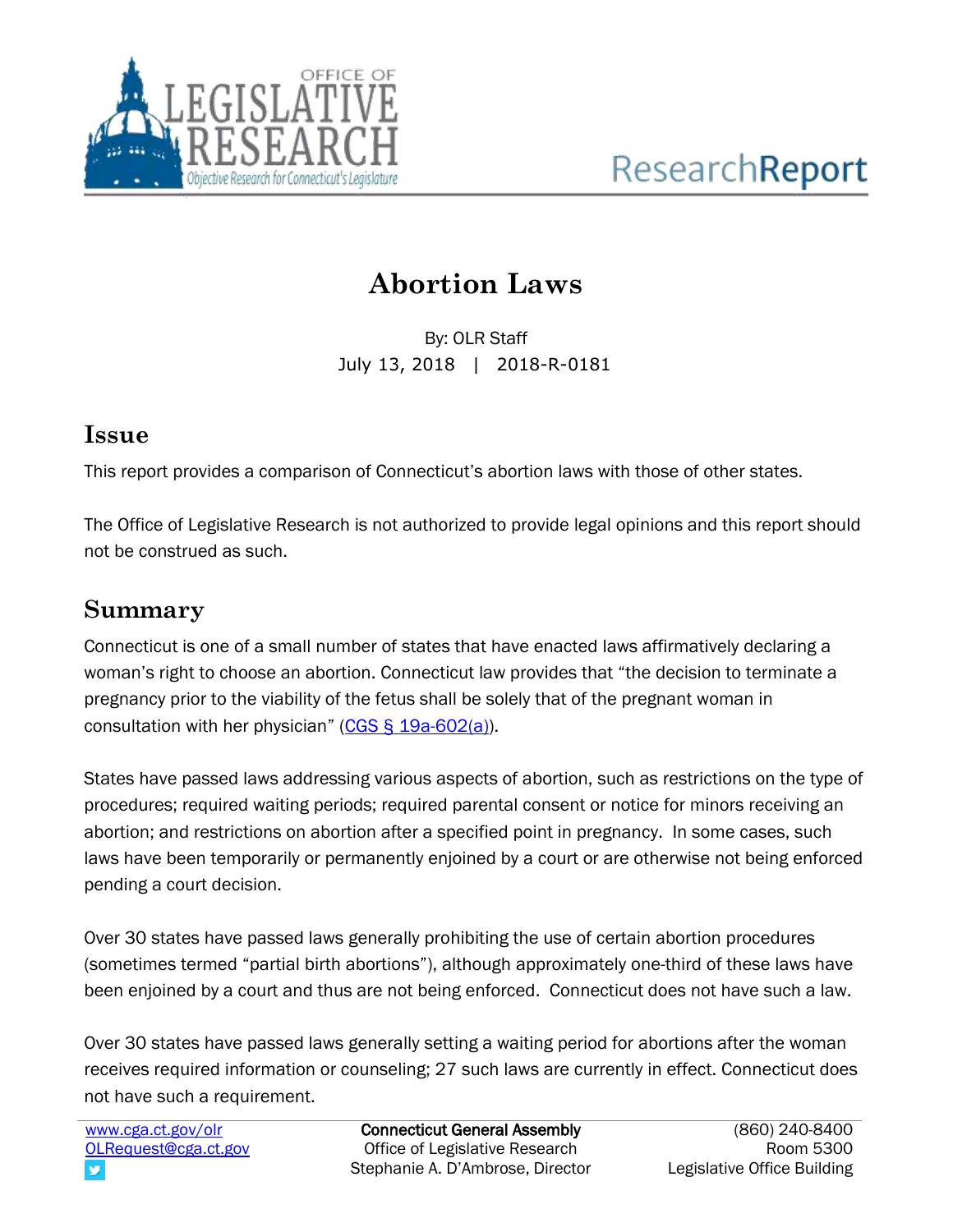Over 30 states, including Connecticut, have laws generally requiring that women receive statemandated information or materials concerning fetal development, prenatal care, or other related information.

Over 40 states have passed laws generally prohibiting minors from obtaining abortions without parental consent or notice; 37 such laws are in effect. While Connecticut does not have such a law, it generally requires a minor, before getting an abortion, to receive counseling that includes discussing the possibility of consulting her parents.

Fourteen states have laws requiring physicians to perform ultrasounds before a woman may receive an abortion, to determine the viability of a fetus. Connecticut does not.

Finally, over 40 states, including Connecticut, specifically prohibit abortion after viability or a set number of gestational weeks, except under specified circumstances. Connecticut prohibits abortion after viability unless necessary to preserve the woman's life or health ([CGS § 19a-602\(b\)\)](https://www.cga.ct.gov/current/pub/chap_368y.htm#sec_19a-602).

## **Comparison of Connecticut's Abortion Law with Other States**

### *Partial Birth Abortion*

Over 30 states have enacted laws generally banning "partial birth" abortions (intact dilation and extraction) with limited exceptions. Connecticut is not one of them. Courts have blocked the enforcement of approximately one-third of these laws.

Table 1 lists those states with such laws and those laws that are currently not enforced due to a court order.

| <b>State</b>    | <b>Enjoined/Not</b><br><b>Enforced</b> | <b>State</b>          | <b>Enjoined/Not</b><br><b>Enforced</b> |
|-----------------|----------------------------------------|-----------------------|----------------------------------------|
| <b>Alabama</b>  | X                                      | <b>Nebraska</b>       | X                                      |
| Alaska          | Χ                                      | <b>New Hampshire</b>  |                                        |
| Arizona         |                                        | <b>New Jersey</b>     | X                                      |
| <b>Arkansas</b> |                                        | <b>New Mexico</b>     |                                        |
| <b>Florida</b>  | X                                      | <b>North Dakota</b>   |                                        |
| Georgia         |                                        | <b>Ohio</b>           |                                        |
| Idaho           | Χ                                      | <b>Oklahoma</b>       |                                        |
| <b>Illinois</b> | Χ                                      | <b>Rhode Island</b>   | Χ                                      |
| Indiana         |                                        | <b>South Carolina</b> |                                        |

#### **Table 1: States with Bans on Partial-Birth Abortion**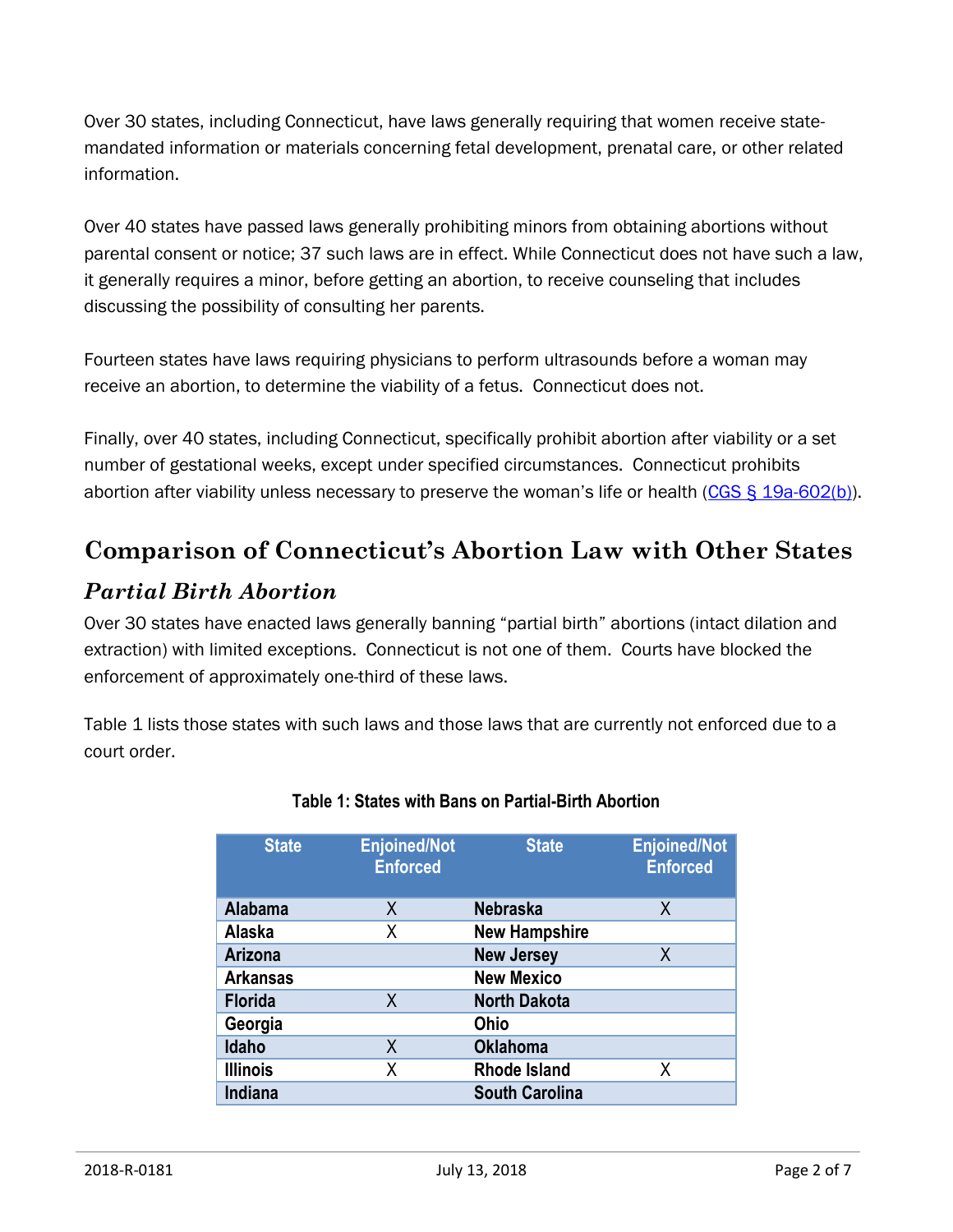#### Table 1 (continued)

| <b>State</b>       | <b>Enjoined/Not</b><br><b>Enforced</b> | <b>State</b>         | <b>Enjoined/Not</b><br><b>Enforced</b> |
|--------------------|----------------------------------------|----------------------|----------------------------------------|
| lowa               | Χ                                      | <b>South Dakota</b>  |                                        |
| <b>Kansas</b>      |                                        | <b>Tennessee</b>     |                                        |
| Kentucky           | Χ                                      | Texas                |                                        |
| Louisiana          |                                        | <b>Utah</b>          |                                        |
| Michigan           |                                        | Virginia             |                                        |
| <b>Mississippi</b> |                                        | <b>West Virginia</b> | X                                      |
| <b>Missouri</b>    |                                        | Wisconsin            | Χ                                      |
| <b>Montana</b>     |                                        |                      |                                        |

Source: Guttmacher Institute[, An Overview of Abortion Laws;](https://www.guttmacher.org/state-policy/explore/overview-abortion-laws) state statutes and case law accessed through Westlaw.

### *Waiting Periods*

Over 30 states have passed laws setting mandatory waiting periods that prohibit a woman from obtaining an abortion until a specified period of time after receiving state-mandated information or materials, except in a medical emergency. Twenty-seven states' laws are currently in effect, while a small number have been enjoined or are otherwise not being enforced pending litigation. Connecticut does not have such a law.

Table 2 lists states with mandatory waiting periods and those laws that are currently not enforced due to a court order.

|                 | <b>Waiting</b><br><b>Period</b> |                                        |                       |                                              |                                        |
|-----------------|---------------------------------|----------------------------------------|-----------------------|----------------------------------------------|----------------------------------------|
| <b>State</b>    | (hours)                         | <b>Enjoined/Not</b><br><b>Enforced</b> | <b>State</b>          | <b>Waiting Period</b><br>(hours)             | <b>Enjoined/Not</b><br><b>Enforced</b> |
| <b>Alabama</b>  | 48                              |                                        | <b>Montana</b>        | 24                                           | X                                      |
| Arizona         | 24                              |                                        | <b>Nebraska</b>       | 24                                           |                                        |
| <b>Arkansas</b> | 48                              |                                        | <b>North Carolina</b> | 72                                           |                                        |
| <b>Florida</b>  | 24                              | X                                      | <b>North Dakota</b>   | 24                                           |                                        |
| Georgia         | 24                              |                                        | <b>Ohio</b>           | 24                                           |                                        |
| Idaho           | 24                              |                                        | <b>Oklahoma</b>       | 72                                           |                                        |
| Indiana         | 18                              |                                        | Pennsylvania          | 24                                           |                                        |
| lowa            | 72                              | X                                      | <b>South Carolina</b> | 24                                           |                                        |
| <b>Kansas</b>   | 24                              |                                        | <b>South Dakota</b>   | 72 (not including<br>weekend or<br>holidays) |                                        |

#### **Table 2: State Laws on Waiting Periods for Abortions**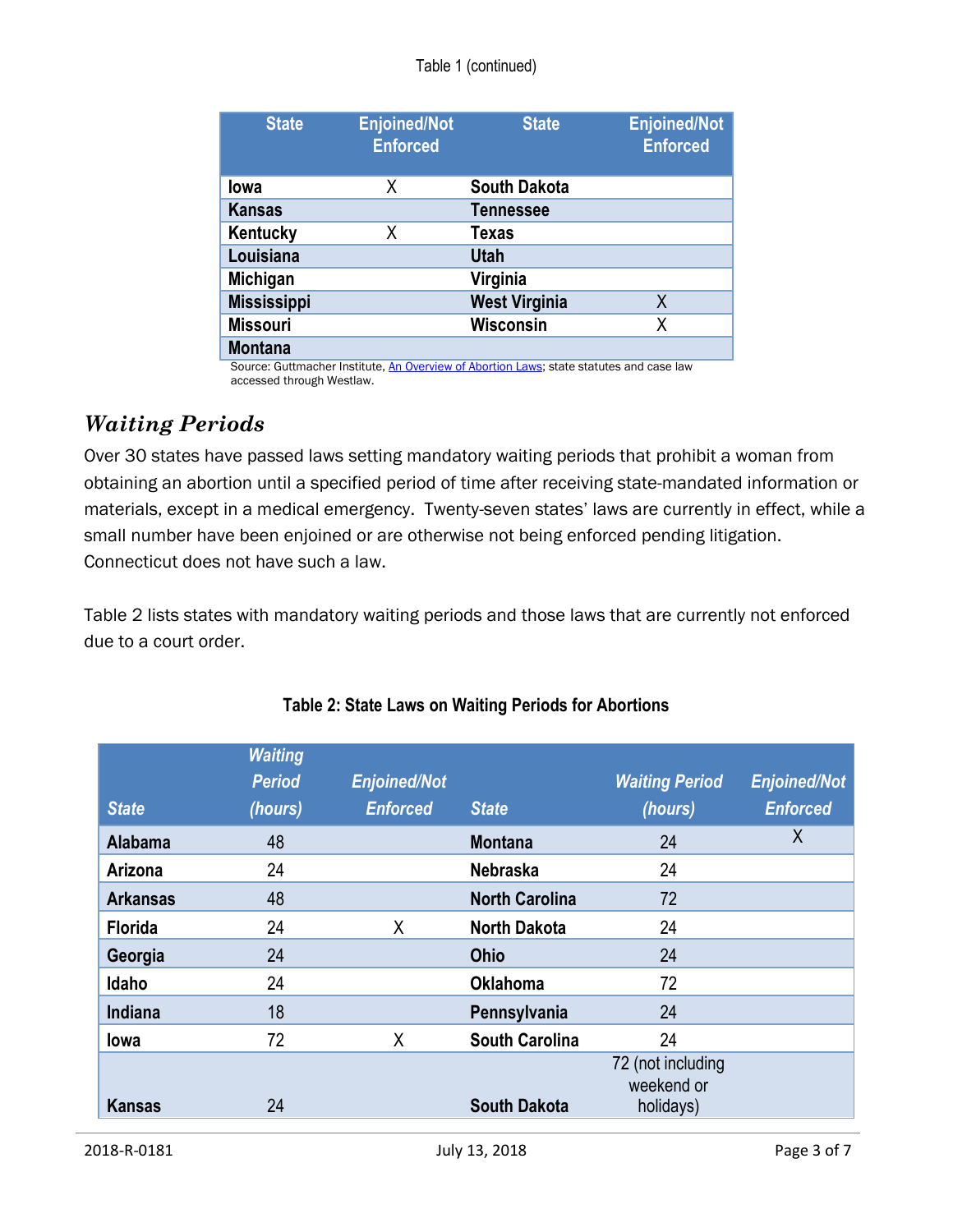| <b>State</b>       | <b>Waiting Period</b><br>(hours) | <b>Enjoined/Not</b><br><b>Enforced</b>                                                                       | <b>State</b>         | <b>Waiting Period</b><br>(hours) | <b>Enjoined/Not</b><br><b>Enforced</b> |
|--------------------|----------------------------------|--------------------------------------------------------------------------------------------------------------|----------------------|----------------------------------|----------------------------------------|
| Kentucky           | 24                               |                                                                                                              | <b>Tennessee</b>     | 48                               |                                        |
| Louisiana          | 24                               | 24-hour waiting<br>period in effect;<br>72-hour period<br>not being<br>enforced<br>pending court<br>decision | <b>Texas</b>         | 24                               |                                        |
| <b>Michigan</b>    | 24                               |                                                                                                              | Virginia             | 24                               |                                        |
| <b>Minnesota</b>   | 24                               |                                                                                                              | <b>West Virginia</b> | 24                               |                                        |
| <b>Mississippi</b> | 24                               |                                                                                                              | <b>Wisconsin</b>     | 24                               |                                        |
| <b>Missouri</b>    | 72                               |                                                                                                              |                      |                                  |                                        |

Source: Guttmacher Institute[, Counseling and Waiting Periods for Abortion;](https://www.guttmacher.org/state-policy/explore/counseling-and-waiting-periods-abortion) state statutes and case law accessed through Westlaw.

### *Informed Consent*

Generally, all states require a patient to provide informed consent before undergoing a nonemergency medical procedure or treatment. Informed consent generally means that the patient (1) has the capacity to make his or her own health care decisions and does so voluntarily and (2) is given adequate and appropriate information before doing so.

Connecticut regulation requires a woman seeking an abortion at an outpatient clinic to receive (1) verification of the diagnosis and duration of the pregnancy, including preoperative history and physical examination; (2) information on and an explanation of the procedure; (3) counseling about her decision; (4) lab tests; (5) preventative therapy if she is at risk for Rh sensitization (a pregnancy complication); and (6) an examination of tissue by a pathologist. After receiving consent for an abortion, the outpatient clinic's counselor must offer to answer any questions the patient may have concerning the procedure. The counselor or physician must also provide a thorough explanation of the procedures to be performed along with a full description of the discomforts and risks that may accompany or follow the procedure (Conn. Agency Reg. § [19a-116-1\)](https://eregulations.ct.gov/eRegsPortal/Browse/RCSA/%7B8B371C33-7ED8-4FE6-8792-823B3B0B7300%7D).

Additionally, 35 states have abortion-specific informed consent laws which require that women receive state-mandated information or materials on fetal development, health risks, prenatal care, adoption, or similar matters. These states include Alabama, Alaska, Arizona, Arkansas, Florida, Georgia, Idaho, Indiana, Iowa, Kansas, Kentucky, Louisiana, Maine, Massachusetts, Michigan, Minnesota, Missouri, Mississippi, Montana, Nebraska, Nevada, North Carolina, North Dakota, Ohio, Oklahoma, Pennsylvania, Rhode Island, South Carolina, South Dakota, Tennessee, Texas, Utah, Virginia, West Virginia, and Wisconsin.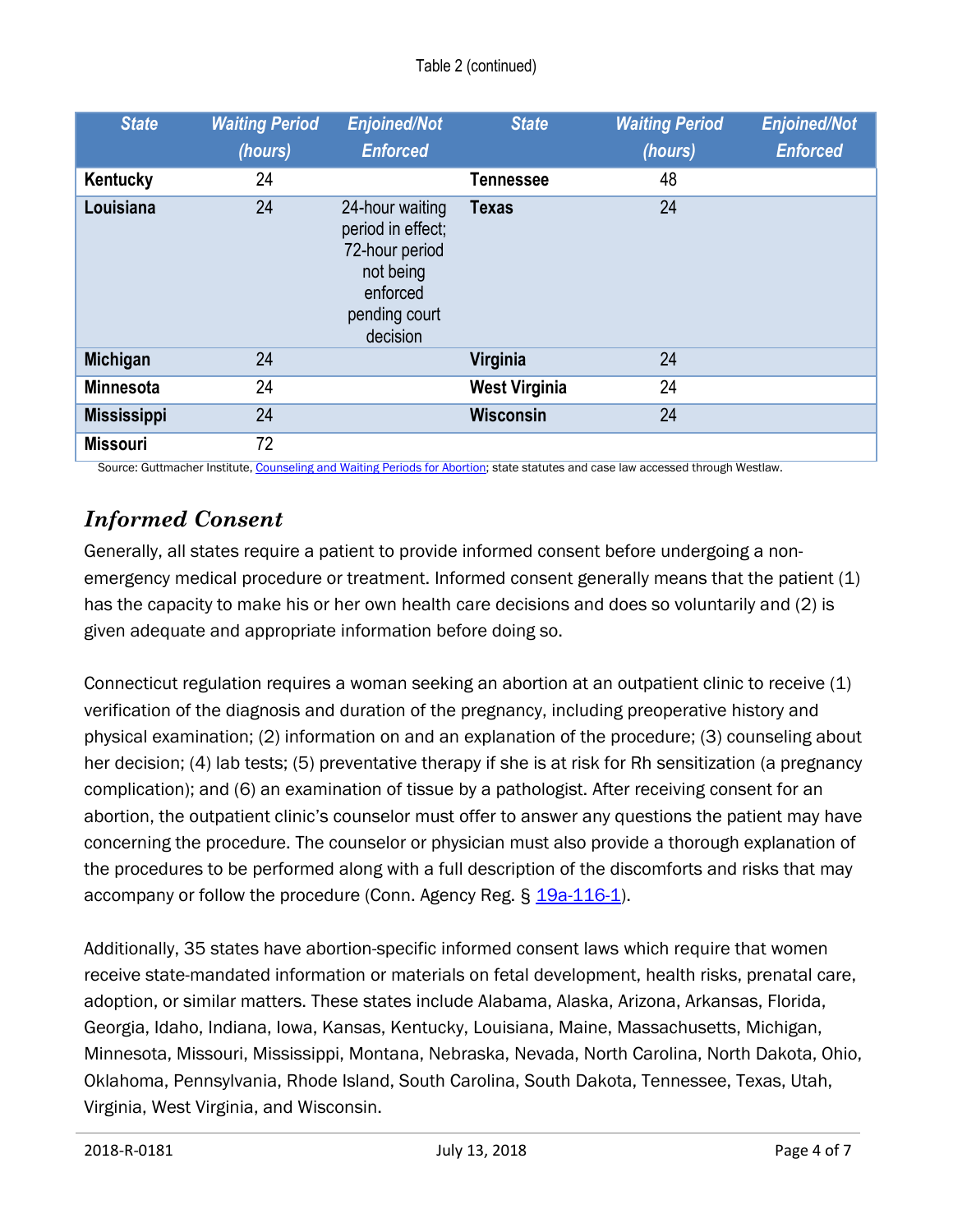All or part of such laws have been enjoined in Florida, Massachusetts, and Montana.

### *Minors' Access to Abortions*

Over 40 states have passed laws that generally prohibit a minor from obtaining an abortion without parental or guardian consent or notice except in medical emergencies. Thirty-seven states' laws are currently in effect; the others were enjoined by a court or are otherwise not being enforced due to litigation. Connecticut does not mandate such consent or notice but it does require that before obtaining an abortion, except in a medical emergency, a minor must receive counseling that includes discussing the possibility of consulting her parents, guardian, or other adult family members [\(CGS § 19a-601\)](https://www.cga.ct.gov/current/pub/chap_368y.htm#sec_19a-601).

Of the states requiring parental consent or notice, nearly all have a judicial or other bypass provision allowing a minor to obtain a court order in lieu of notifying her parents. Some states also waive the parental consent or notice requirement in other circumstances, such as when the pregnancy is due to sexual assault or incest or a health professional waives the requirement.

Table 3 lists those states with parental consent or notice requirements, as well as those laws that have been enjoined by a court or are otherwise not being enforced due to litigation.

| <b>State</b>      | <b>Consent or</b><br><b>Notice</b><br><b>Required</b> | <b>Enjoined/Not</b><br><b>Enforced</b> | <b>State</b>          | <b>Consent or</b><br><b>Notice</b><br><b>Required</b> | <b>Enjoined/Not</b><br><b>Enforced</b> |
|-------------------|-------------------------------------------------------|----------------------------------------|-----------------------|-------------------------------------------------------|----------------------------------------|
| <b>Alabama</b>    | Consent                                               |                                        | <b>Montana</b>        | Consent                                               | X                                      |
| Alaska            | Notice                                                | X                                      | <b>Nebraska</b>       | Consent                                               |                                        |
| Arizona           | Consent                                               |                                        | <b>Nevada</b>         | <b>Notice</b>                                         | X                                      |
| <b>Arkansas</b>   | Consent                                               |                                        | <b>New Hampshire</b>  | <b>Notice</b>                                         |                                        |
| <b>California</b> | Consent                                               | $\sf X$                                | <b>New Jersey</b>     | <b>Notice</b>                                         | X                                      |
| Colorado          | <b>Notice</b>                                         |                                        | <b>New Mexico</b>     | Consent                                               | X                                      |
| <b>Delaware</b>   | <b>Notice</b>                                         |                                        | <b>North Carolina</b> | Consent                                               |                                        |
| <b>Florida</b>    | Notice                                                |                                        | <b>North Dakota</b>   | Consent                                               |                                        |
| Georgia           | <b>Notice</b>                                         |                                        | <b>Ohio</b>           | Consent                                               |                                        |
| <b>Idaho</b>      | Consent                                               |                                        | <b>Oklahoma</b>       | Consent                                               |                                        |
| <b>Illinois</b>   | <b>Notice</b>                                         |                                        | Pennsylvania          | Consent                                               |                                        |
| Indiana           | Consent                                               |                                        | <b>Rhode Island</b>   | Consent                                               |                                        |

#### **Table 3: State Laws on Minors' Access to Abortions – Parental or Guardian Consent or Notice Requirements**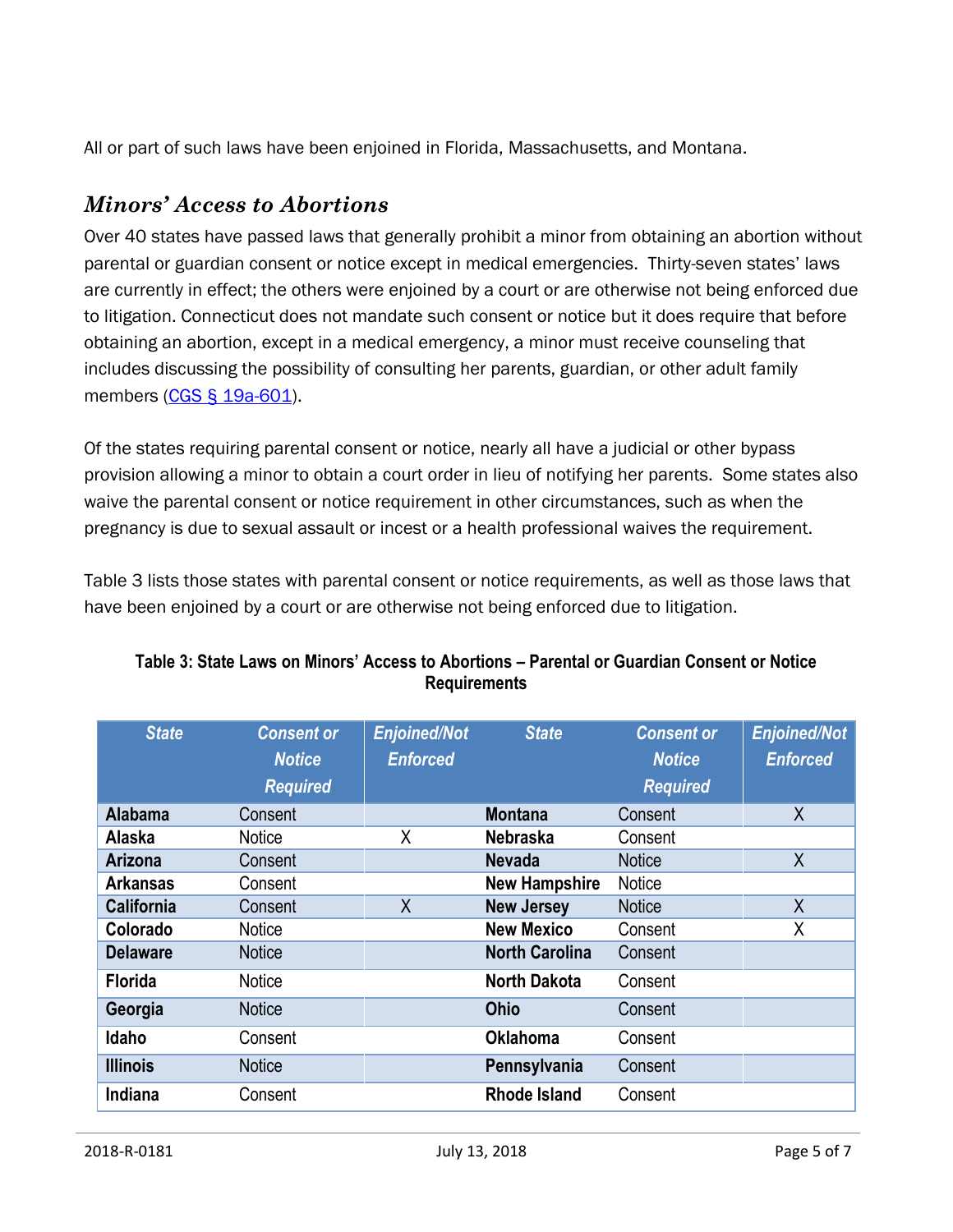| <b>State</b>         | <b>Consent or</b>      | <b>Enjoined/Not</b> | <b>State</b>          | <b>Consent or</b>      | <b>Enjoined/Not</b> |
|----------------------|------------------------|---------------------|-----------------------|------------------------|---------------------|
|                      | <b>Notice Required</b> | <b>Enforced</b>     |                       | <b>Notice Required</b> | <b>Enforced</b>     |
| <b>lowa</b>          | <b>Notice</b>          |                     | <b>South Carolina</b> | Consent                |                     |
| <b>Kansas</b>        | Consent                |                     | <b>South Dakota</b>   | <b>Notice</b>          |                     |
| Kentucky             | Consent                |                     | <b>Tennessee</b>      | Consent                |                     |
| Louisiana            | Consent                |                     | Texas                 | Consent                |                     |
| <b>Maryland</b>      | <b>Notice</b>          |                     | <b>Utah</b>           | Consent                |                     |
| <b>Massachusetts</b> | Consent                |                     | Virginia              | Consent                |                     |
| <b>Michigan</b>      | Consent                |                     | <b>West Virginia</b>  | <b>Notice</b>          |                     |
| <b>Minnesota</b>     | <b>Notice</b>          |                     | Wisconsin             | Consent                |                     |
| <b>Mississippi</b>   | Consent                |                     | Wyoming               | Consent                |                     |
| <b>Missouri</b>      | Consent                |                     |                       |                        |                     |

Source: Guttmacher Institute, [Parental Involvement in Minors' Abortion](https://www.guttmacher.org/state-policy/explore/parental-involvement-minors-abortions); state statutes and case law accessed through Westlaw.

### *Viability Testing and Ultrasounds*

According to the [Guttmacher Institute,](https://www.guttmacher.org/state-policy/explore/requirements-ultrasound) several states require health care providers to test the viability of a fetus before performing an abortion. Fourteen states, including Alabama, Arizona, Florida, Indiana, Iowa, Kansas, Louisiana, Mississippi, North Carolina, Ohio, Oklahoma, Texas, Virginia, and Wisconsin have laws in effect generally requiring physicians to perform ultrasounds prior to performing an abortion. Courts have permanently enjoined parts of these laws in North Carolina and Oklahoma. A court has also enjoined such a law in Kentucky.

Additionally, 26 states regulate the provision of ultrasounds related to abortions. For example, three states (Louisiana, Texas, and Wisconsin) require physicians to perform an ultrasound on each woman before performing an abortion and show and describe the image to her. Of the 11 other states that currently require physicians to perform such ultrasounds, nine states (Alabama, Arizona, Florida, Indiana, Iowa, Kansas, Mississippi, Ohio, and Virginia) require physicians to offer the woman an opportunity to view the image.

## *Abortion Bans after Viability or Specified Gestational Weeks*

Over 40 states, including Connecticut, have laws that specifically prohibit abortion after viability or a specified number of gestational weeks. Most of these states provide an exception when the abortion is necessary to preserve the woman's life or health. A few states provide an exception only to preserve the woman's life, whereas other states have additional exceptions, such as in cases of severe fetal abnormality.